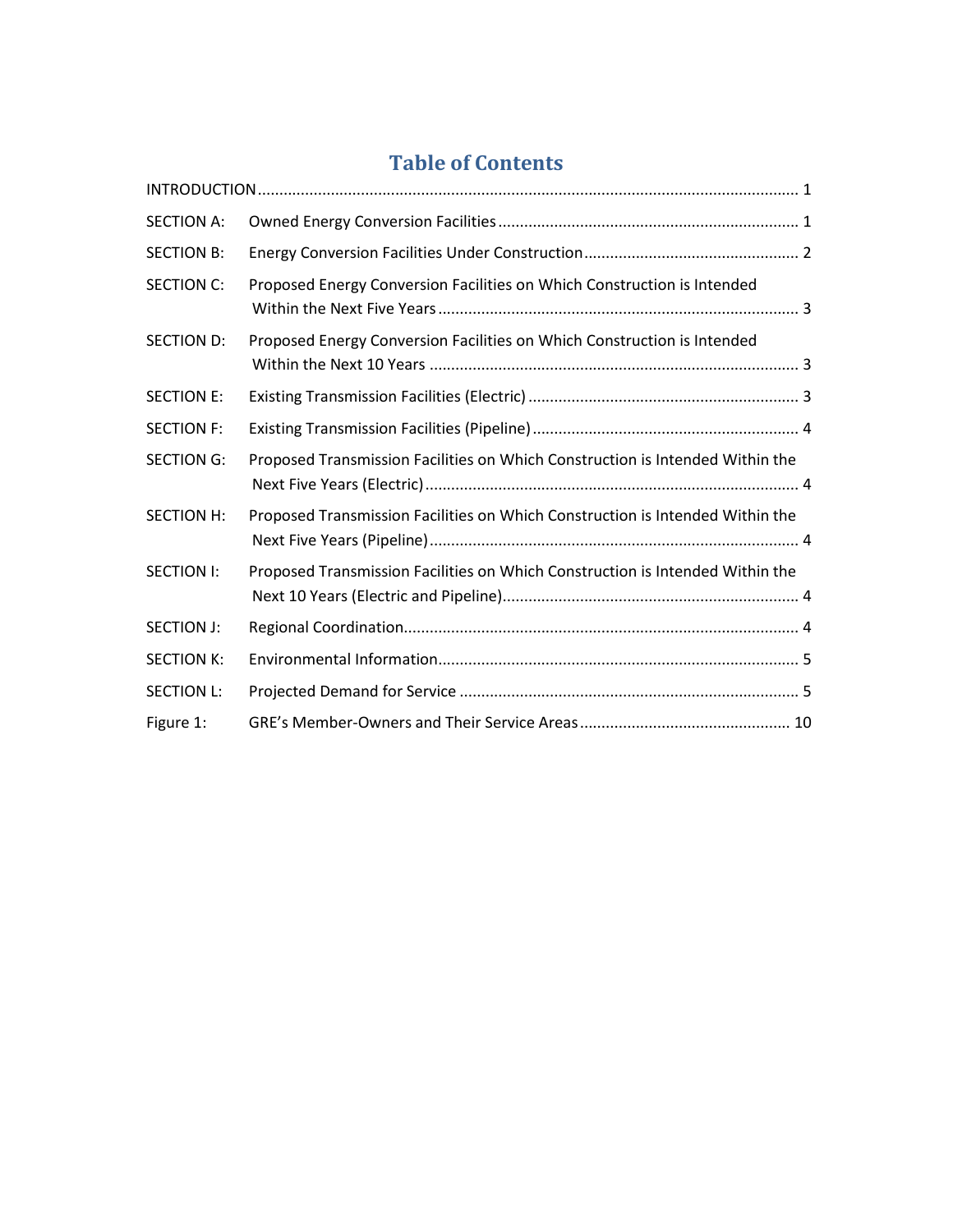# **Table of Exhibits**

| EXHIBIT 4: Location of the Coal Creek Station Water Intake Pipeline14 |  |
|-----------------------------------------------------------------------|--|
|                                                                       |  |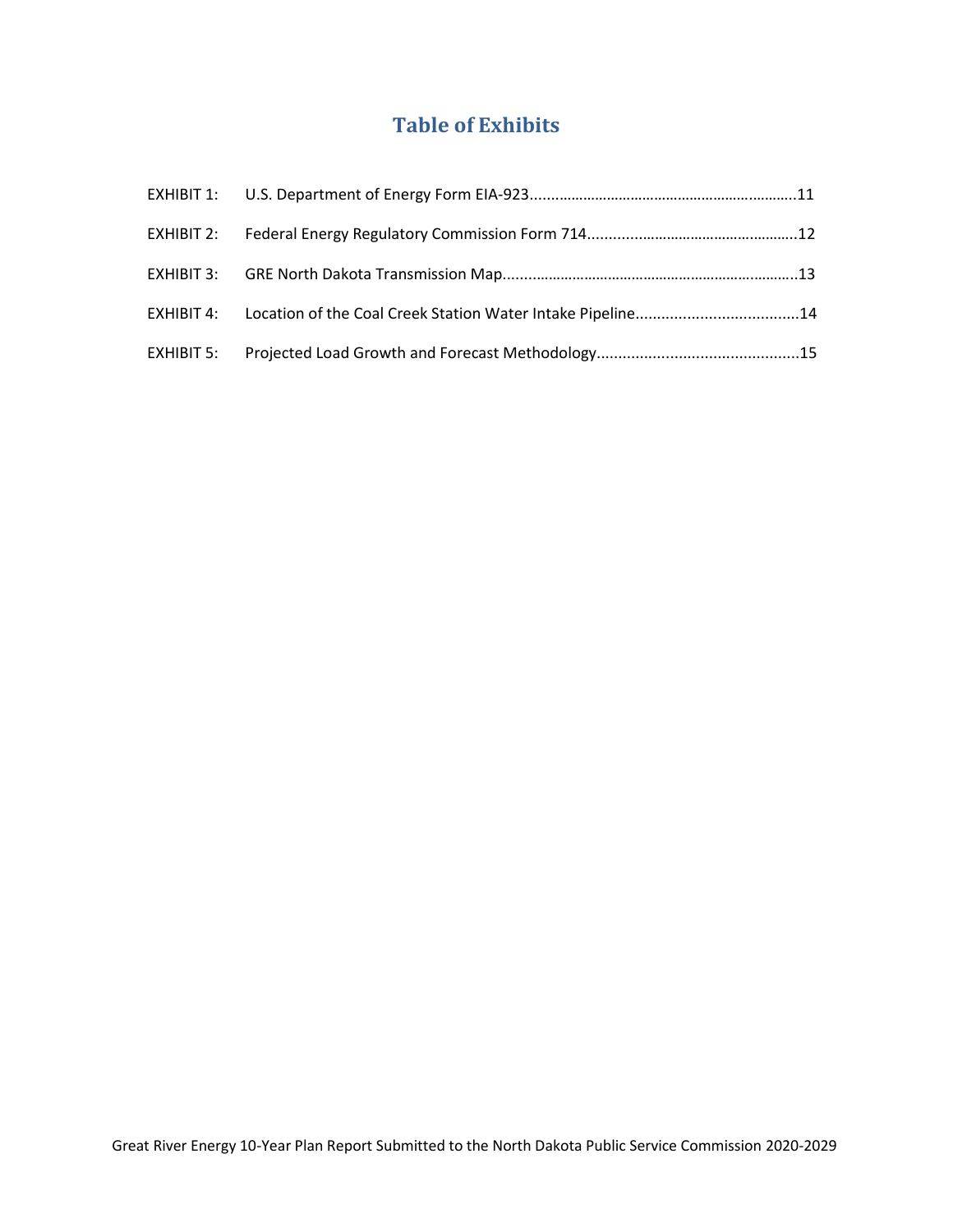#### <span id="page-2-0"></span>**INTRODUCTION**

This report was prepared in accordance with the North Dakota Public Service Commission's (Commission) Guidelines (Guidelines) for compliance with the requirements of Chapter 49-22-04 of the North Dakota Century Code.

Great River Energy (GRE) has concluded that some information that would be provided under Sections E and F and Exhibits 1 and 2 pursuant to the Guidelines qualifies as Critical Energy Infrastructure Information (CEII) and, therefore, has not included the information in these pages. GRE offers to provide the information to the Commission upon request.

#### <span id="page-2-1"></span>**SECTION A: Owned Energy Conversion Facilities**

GRE's power supply portfolio is currently comprised of coal, natural gas, wind purchases, hydro purchases and oil-fired units. The coal-fired units are located at Jamestown and Underwood, North Dakota. Stanton Station, a 189 MW coal-fired generating station located in Stanton, ND, was retired from GRE's portfolio in 2017. Elk River Station, a 30 MW refuse derived fuel generating station located in Elk River, MN was retired from GRE's portfolio in 2019. In May of 2020, the GRE board approved a plan to shut down Coal Creek Station in the second half of 2022. GRE has not received any offers to purchase Coal Creek Station. Unless we receive an offer that is in the best interest of our member-owner cooperatives, GRE will continue plans to shut down and decommission the plant.

GRE and our member-owners have installed 20 solar installations across Minnesota, including a 250 kilowatt (kW) installation at GRE's Maple Grove, Minnesota headquarters. Nineteen more GRE-owned 20 kW arrays were installed at our member-owner locations, and nine of those sites were expanded to include member-owner community solar projects.

Table 1 shows the summer season ratings and location of GRE's owned generating plants. The ratings are Net Dependable Capacity as determined in the North American Electric Reliability Corporation (NERC) Generating Availability Data System (GADS).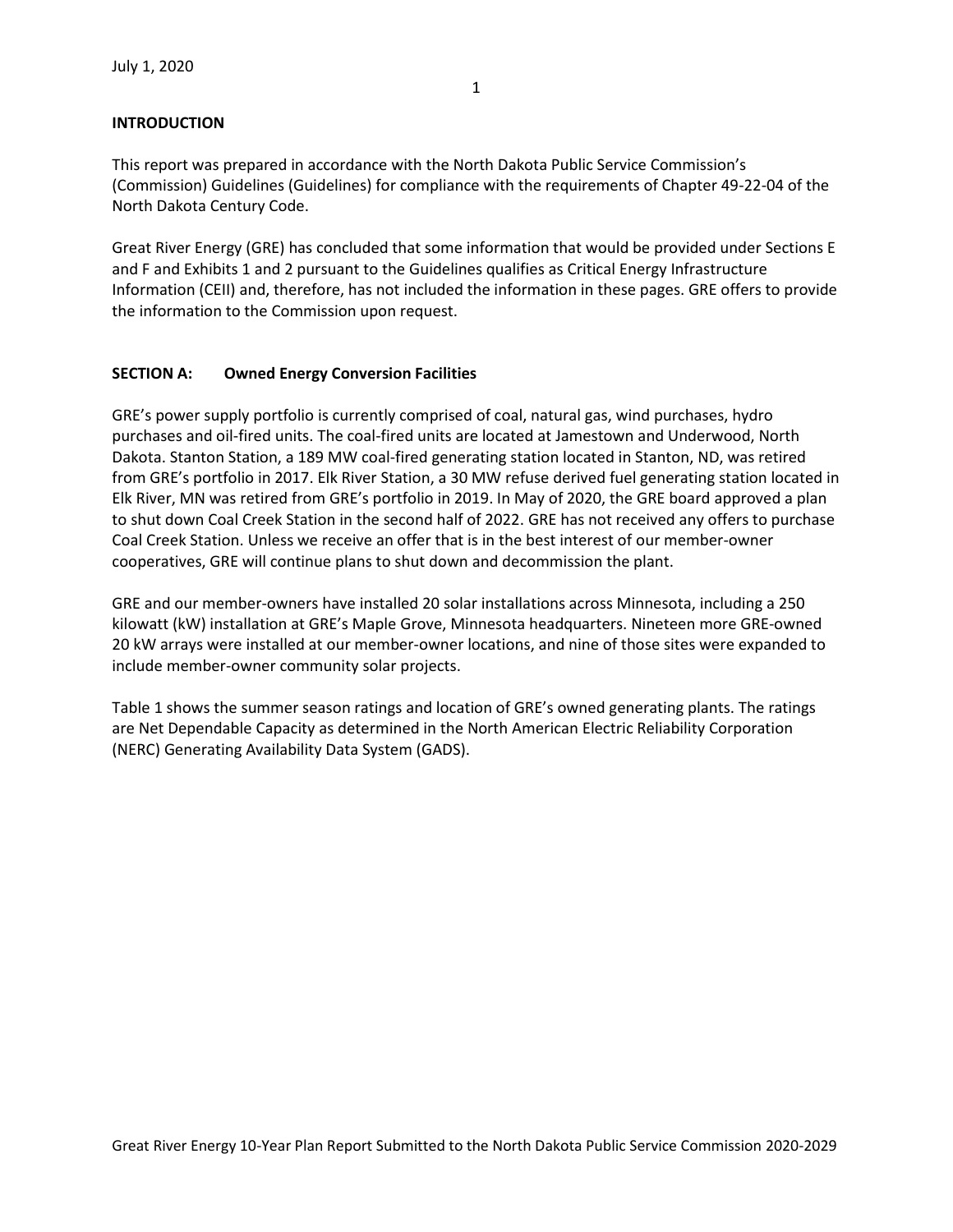| <b>Unit Name</b>                                | <b>Summer Capacity</b><br>(MW) | <b>Location</b>           |  |
|-------------------------------------------------|--------------------------------|---------------------------|--|
| <b>Owned Resources</b>                          | 2020/2021 UCAP                 |                           |  |
| Arrowhead Emergency Generating Station (Diesel) | n/a                            | Colvill, MN               |  |
| Cambridge CT (Peaking)                          | 20.6                           | Cambridge<br>Township, MN |  |
| Cambridge CT2 (Peaking)                         | 148.1                          | Cambridge<br>Township, MN |  |
| Coal Creek Station (Diesel)*                    | 3.0                            | Underwood, ND             |  |
| Coal Creek Station (Diesel)*                    | 3.0                            | Underwood, ND             |  |
| Coal Creek Station 1 (Coal)*                    | 567.4                          | Underwood, ND             |  |
| Coal Creek Station 2 (Coal)*                    | 565.9                          | Underwood, ND             |  |
| Elk River CT (Peaking)                          | 189.0                          | Elk River, MN             |  |
| Lakefield (Diesels)                             | 2.0                            | Trimont, MN               |  |
| Lakefield Junction (Peaking)                    | 478.3                          | Trimont, MN               |  |
| Maple Grove Solar                               | 0.25                           | Maple Grove, MN           |  |
| Maple Lake CT (Peaking)                         | 19.4                           | Maple Lake, MN            |  |
| Pleasant Valley Station (Peaking)               | 408.9                          | Dexter, MN                |  |
| Rock Lake CT (Peaking)                          | 20.0                           | Pine City, MN             |  |
| Spiritwood (Coal, CHP)                          | 89.2                           | Jamestown, ND             |  |
| St. Bonifacius CT (Peaking)                     | 53.1                           | St. Bonifacius, MN        |  |

#### **Table 1- GRE's Owned Energy Conversion Facilities**

\* Expected shutdown by end of 2022

# <span id="page-3-0"></span>**SECTION B: Energy Conversion Facilities Under Construction**

No new energy conversion facilities are under construction by GRE.

GRE has completed decommissioning of Stanton Station, and has nearly completed restoration of the site to a preindustrial state with native vegetation. Facility deconstruction was completed in the fall of 2019, and the remaining restoration of the site was delayed in the same time period due to weather. GRE anticipates that site work will be complete by the end of summer 2020, weather permitting.

GRE intends to convert Spiritwood Station from a primarily coal burning generation facility to a natural gas-fired generation facility. The conversion project is intended to be complete by the end of 2022. GRE plans that Spiritwood Station will remain a full-time generating facility and burn natural gas as its primary source of fuel beginning in 2023.

The GRE board approved a plan to shut down Coal Creek Station in the second half of 2022. Coal Creek Station will be decommissioned unless GRE receives and accepts an offer to purchase the plant that is in the best interest of GRE's members. If the facility is decommissioned, GRE will pursue deconstruction of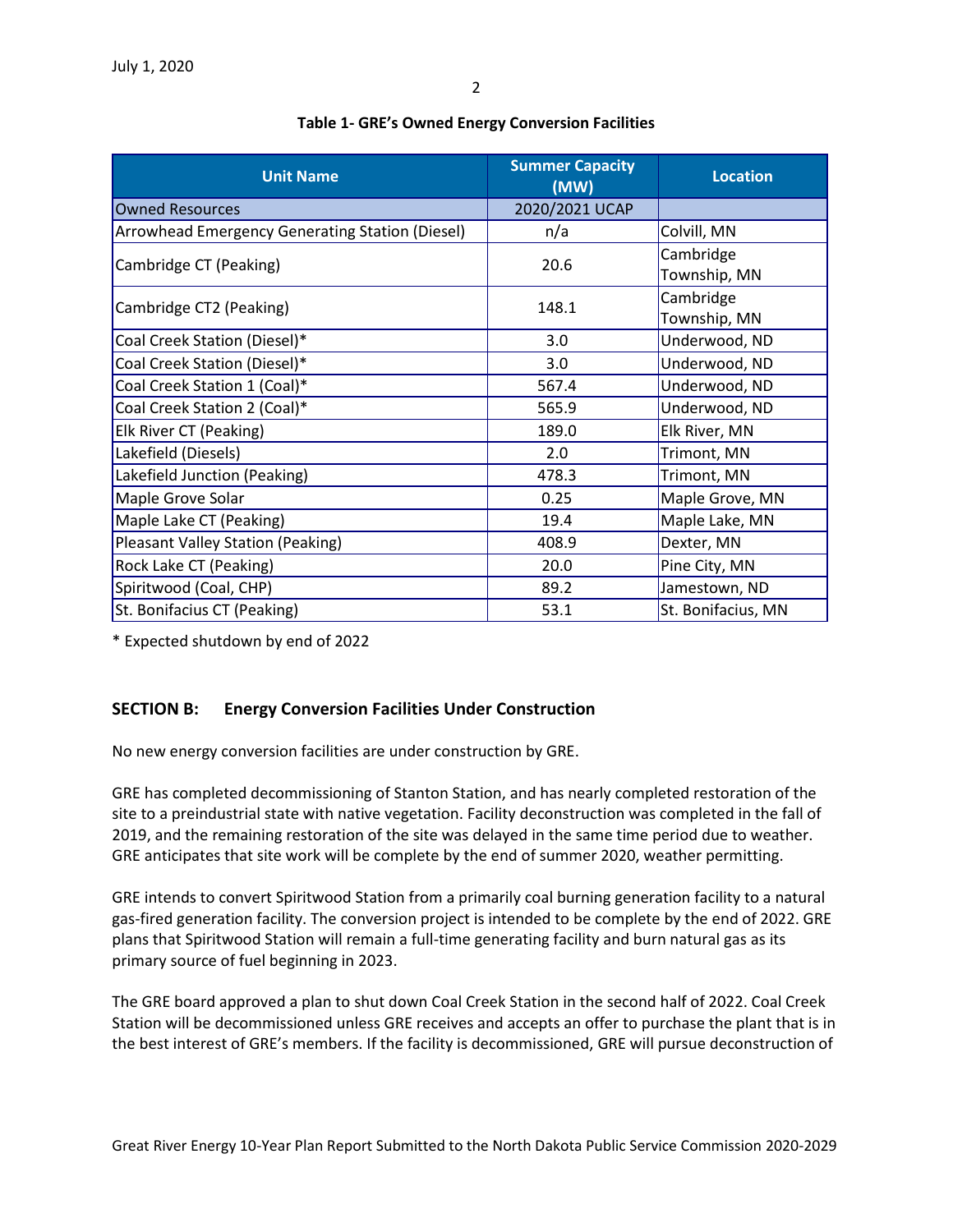the existing generating facilities at the site. A final plan for the future of the generating units is still pending, however, GRE will no longer operate or take energy from the units after 2022.

### <span id="page-4-0"></span>**SECTION C: Proposed Energy Conversion Facilities on Which Construction is Intended Within the Next Five Years**

GRE has identified no specific facilities for construction in the next five years in North Dakota. GRE will continue to evaluate future needs as part of our resource planning process.

# <span id="page-4-1"></span>**SECTION D: Proposed Energy Conversion Facilities on Which Construction is Intended Within the Next 10 Years**

GRE has identified no specific facilities for construction in the next 10 years in North Dakota. GRE will continue to evaluate future needs as part of our resource planning processes.

### **SECTION E: Existing Transmission Facilities (Electric)**

GRE has concluded that our existing transmission facilities qualify as Critical Energy Infrastructure Information (CEII). A map of transmission facilities owned and operated by GRE in North Dakota will be made available upon request as noted in Exhibit 1, subject to the requirements applicable to CEII. Summary information for GRE's North Dakota transmission facilities is provided in Table 2.

| <b>Facility</b>            | <b>Voltage</b> | AC/DC | <b>Install Year</b> |
|----------------------------|----------------|-------|---------------------|
| Stanton – Leland Olds      | 230            | AC    | 1966                |
| Stanton - McHenry Tap      | 230            | AC    | 1966                |
| McHenry Tap - McHenry      | 230            | AC    | 1966                |
| McHenry - Balta            | 230            | AC    | 1966                |
| Balta - Ramsey             | 230            | AC    | 1966                |
| Ramsey - Prairie           | 230            | AC    | 1966                |
| Stanton - Square Butte     | 230            | AC    | 1966                |
| McHenry Tap - Coal Creek   | 230            | AC    | 1979                |
| Stanton – Coal Creek       | 230            | AC    | 1979                |
| Coal Creek - Dickinson, MN | ± 410          | DC    | 1978                |

#### <span id="page-4-2"></span>**Table 2 – GRE's Existing Electric Transmission Facilities in North Dakota**

With the announcement of Coal Creek Station's shutdown, GRE is analyzing the future of GRE's Coal Creek – Dickinson, MN HVDC transmission system. Both selling the system and continued ownership by GRE are being contemplated. GRE fully expects the HVDC system will remain an important asset for the efficient and reliable operation in the MISO market following the closure of Coal Creek Station. The HVDC system can enable future energy development in the area, which would promote economic development.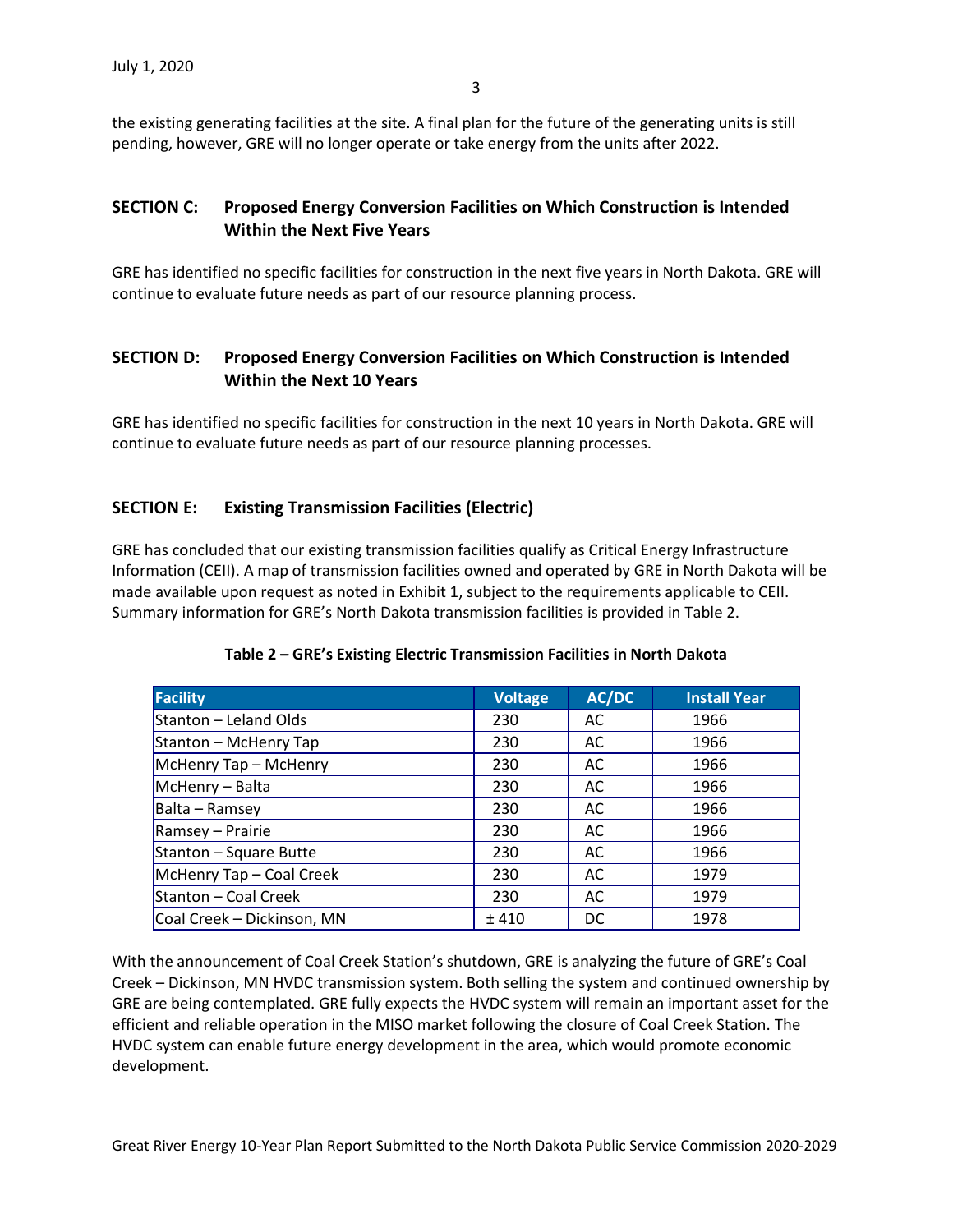GRE is not planning to retire any other existing transmission facilities in North Dakota within the next 10 years.

### <span id="page-5-0"></span>**SECTION F: Existing Transmission Facilities (Pipeline)**

GRE has a water pipeline and accompanying pumping station located near Coal Creek Station that have been in service since August 1, 1979. If Coal Creek Station is not sold to another party, then the water pumping station and pipeline will be decommissioned in conjunction with the decommissioning of Coal Creek Station generating facilities at the end of 2022. GRE concludes that the information on the pipeline and pumping station qualifies as CEII and has not provided it in this document. However, specific information on the facilities and a map will be provided upon request.

# <span id="page-5-1"></span>**SECTION G: Proposed Transmission Facilities on Which Construction is Intended Within the Next Five Years (Electric)**

GRE has identified no specific facilities for construction in the next five years in North Dakota. GRE will continue to evaluate future needs as part of our resource planning processes.

# <span id="page-5-2"></span>**SECTION H: Proposed Transmission Facilities on Which Construction is Intended Within the Next Five Years (Pipeline)**

GRE has identified no specific facilities for construction in the next five years in North Dakota. GRE will continue to evaluate future needs as part of our resource planning processes.

## <span id="page-5-3"></span>**SECTION I: Proposed Transmission Facilities on Which Construction is Intended Within the Next 10 Years (Electric and Pipeline)**

None beyond those projects identified above in Section G.

### <span id="page-5-4"></span>**SECTION J: Regional Coordination**

The electric grid is heavily interconnected and must be evaluated, operated and expanded in a coordinated manner to assure reliability and cost-effectiveness. GRE's transmission planning is closely coordinated with other organizations. GRE is a member of and directly participates in several regional transmission planning entities:

 The Midcontinent Independent System Operator (MISO), which administers a tariff providing for regional transmission services, energy and ancillary services markets, and resource adequacy requirements. MISO also has responsibilities for regional transmission planning, coordination and expansion. GRE is a transmission owning member and market participant in MISO. Further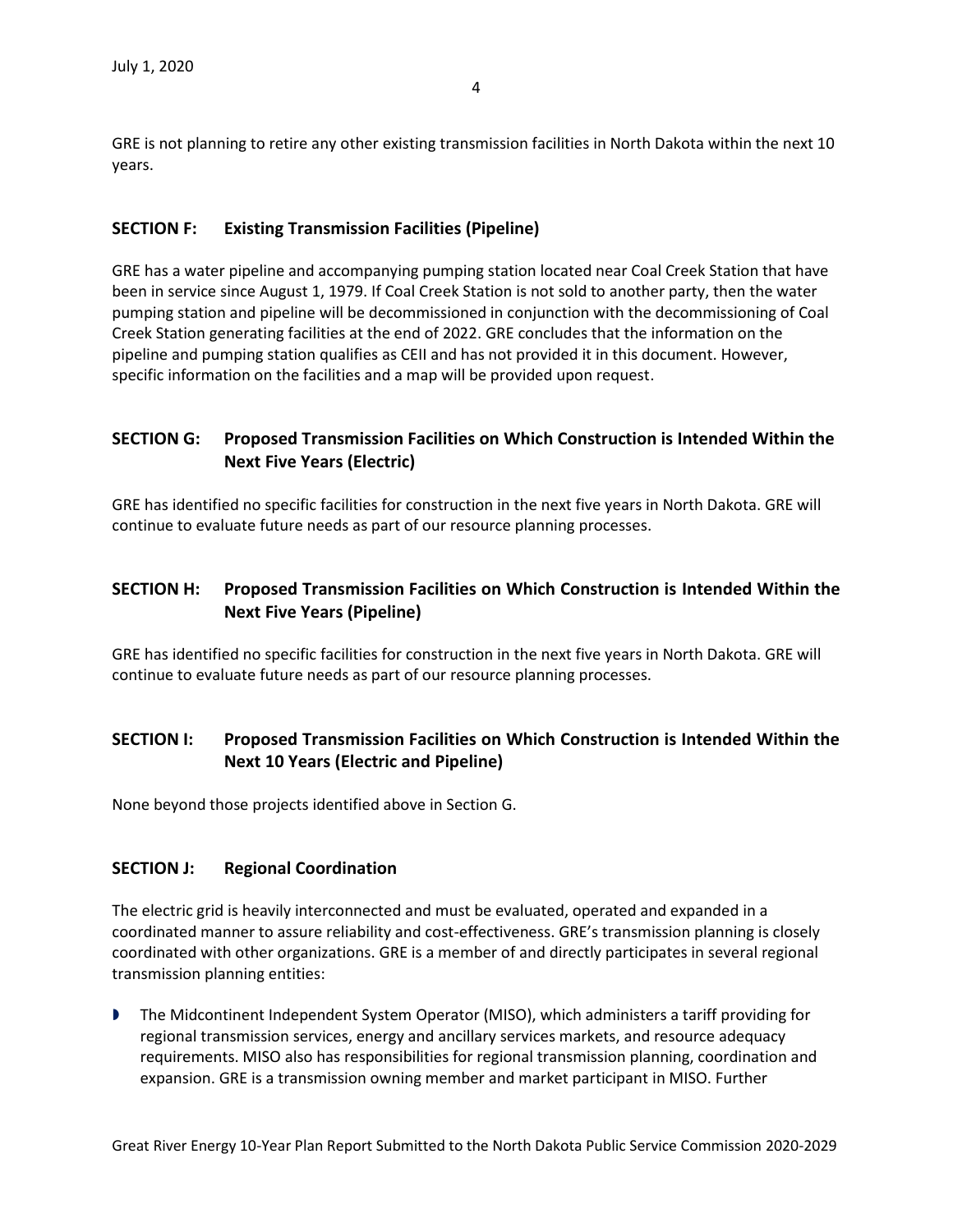5

information about MISO is available on-line at *www.misoenergy.org.* MISO's transmission expansion plans are also available at their web site under the "Planning" tab and contained in the "MTEP" menu item. The most recent plan is MTEP19 (2019).

- **MISO conducts Sub-regional Planning Meetings (SPMs) to encourage an open and transparent** planning process and to provide a forum for coordination and discussion of transmission issues and proposed projects among utilities and other interested stakeholders.
- **The Midwest Reliability Organization (MRO) is a non-profit organization of regional utilities** established to develop regional reliability standards and ensure compliance with standards of the North American Electric Reliability Corporation (NERC) as well as its own standards. Further information about MRO is available on-line at *www[.mro.net](http://www.midwestreliability.org/)*. Further information about NERC can be found at *[www.nerc.com.](http://www.nerc.com/)*
- **The Minnesota Transmission Owners (MTO) group, a consortium of 16 sponsoring utilities and three** participating government agencies, fulfills the utilities' statutory obligations for transmission planning in the state of Minnesota. These obligations include the development of the Minnesota Biennial Transmission Plan, as well as studies associated with meeting the Minnesota Renewable Energy Standard (RES) requirements. Further information about the MTO group is available at *www.minnelectrans.com*.
- CapX2020, a joint initiative of 10 regional transmission utilities to develop a long-range vision and transmission expansion projects to ensure that load in the region can be served reliably, provide outlet capability for renewable and other generation additions and supports regional reliability of the transmission system. In March 2020, the CapX2020 utilities issued a report identifying the critical elements necessary for continued safe, reliable and affordable electric grid operation as well as the long-term policies and procedures needed to transition to a future with more nondispatchable generation resources. The report, which is called the CapX2050 Transmission Vision Report, highlights the challenges transmission planners and operators may face to maintain a safe and reliable system as energy production in the region evolves.

Further information about CapX2020, their past projects, studies, and reports are available on-line at *[www.capx2020.com.](http://www.capx2020.com/)*

#### *Recommended Measures for Regional Coordination:*

None beyond the activities described.

### <span id="page-6-0"></span>**SECTION K: Environmental Information**

**Acid Rain Program.** The Acid Rain Program (ARP) under Title IV of the Clean Air Act requires nationwide reductions of sulfur dioxide (SO<sub>2</sub>) and nitrogen oxides (NOx) emissions by allocating allowances under a cap-and-trade mechanism to electric generation facilities. Coal Creek and Spiritwood stations, as well as several of GRE's combustion turbine stations, are regulated by the ARP.

Each unit under the ARP is required to hold one  $SO<sub>2</sub>$  allowance for each ton of  $SO<sub>2</sub>$  emissions on a calendar year basis. The EPA allots a pre-determined number of SO<sub>2</sub> allowances to specified legacy units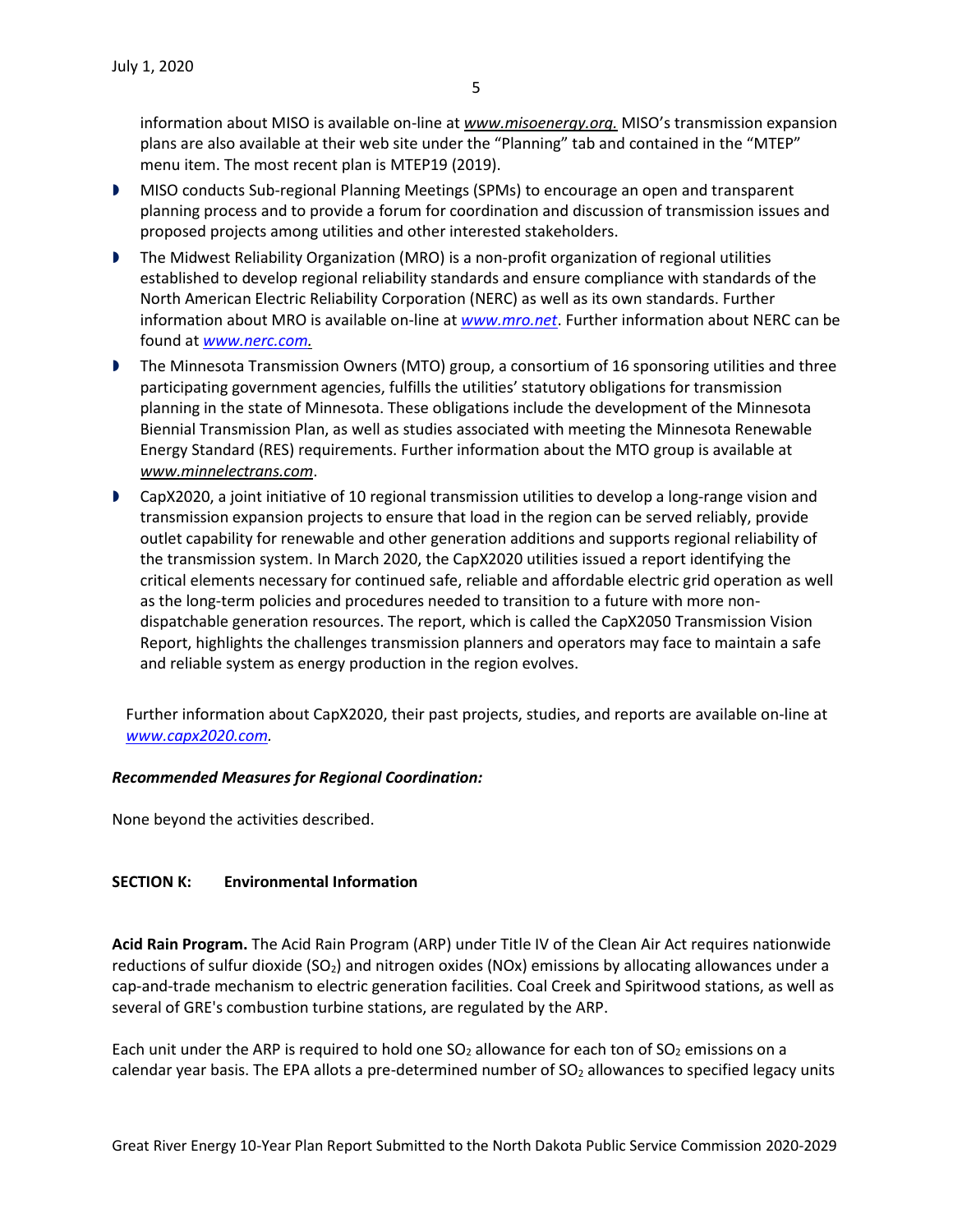for each year. Excess allowances from these legacy units can be used for compliance by other affected units in a utility's fleet. Excess allowances can also be sold into the market created by the ARP. However, with significant nationwide reductions in  $SO<sub>2</sub>$  emissions since the program's inception, the current market is virtually non-existent.

GRE's generation units have been performing better than ARP requirements for many years. Therefore, GRE has an excess of  $SO<sub>2</sub>$  allowances that guarantees compliance with the program requirements by all its affected units with no additional investment.

The ARP regulations limit NOx levels at Coal Creek Station to 0.40 lb/MMBtu at each unit. The units operate well within the applicable limits.

**Regional Haze.** EPA published final regional haze regulations in 1999. The goal of these regulations is to improve visibility in Class I areas, such as national parks and wilderness areas, by gradually reaching "natural conditions" in 2064. The first phase of this rule required certain power plants to install Best Available Retrofit Technology (BART) to control  $SO_2$ , NO<sub>x</sub> and particulate matter (PM) emissions. Both units of GRE's Coal Creek Station were BART-eligible units and subject to BART requirements. In December 2009, North Dakota Department of Health (NDDH) issued its final BART determinations for public comment as part of its regional haze state implementation plan (SIP). These emission controls were required to be installed and operational no later than five years after EPA's approval of North Dakota's SIP or finalization of its own federal implementation plan (FIP). EPA's final BART SIP/FIP determinations for North Dakota were published on April 6, 2012. EPA approved North Dakota's SIP relative to Coal Creek Station with the exception of NOx. As a result, SO2 and PM controls necessary to comply with the approved BART limits were installed by the required deadline of April 2017.

In 2012, EPA also finalized its FIP for Coal Creek Station  $NO<sub>x</sub>$  emissions. GRE disagreed with EPA's FIP, which would have required selective non-catalytic reduction (SNCR) technology. GRE filed a petition for review with the Court of Appeals for the Eighth Circuit. North Dakota also filed a petition with the court. On September 23, 2013, the court vacated EPA's FIP, stating that EPA was arbitrary and capricious in issuing the FIP by not looking at all the factors. In particular, EPA's failed to consider the existing pollution controls. On April 26, 2018, after further review, EPA published its proposed rule to approve NDDH's revised SIP for Coal Creek Station's BART NOx limit. Given several adverse public comments on EPA's proposed approval in addition to the time passed since its original BART submittal, GRE agreed to update the BART NOx evaluation, which was submitted on Sept. 12, 2019. North Dakota Department of Environmental Quality (NDDEQ, formally NDDH) has completed their draft BART NOx SIP and is currently awaiting EPA comment before proceeding with public notice. Final EPA public notice and approval is not expected until early 2021.

On a parallel track, NDDEQ has started their second round of regional haze reduction analysis. GRE submitted its four-factor analysis on December 23, 2019. These round 2 SIPs are due to EPA no later than July 31, 2021. Cost-effective controls and associated visibility improvements will again be determined for all emission sources in the state, with an expected compliance date of no later than five years after EPA's approval of a SIP or finalization of its own FIP.

**Mercury and Hazardous Air Pollutants.** Since the early 2000s, GRE has been an industry leader in researching mercury reduction technologies at our plants. We worked with Electric Power Research Institute, U.S. Department of Energy, Lignite Research Council and University of North Dakota's Energy &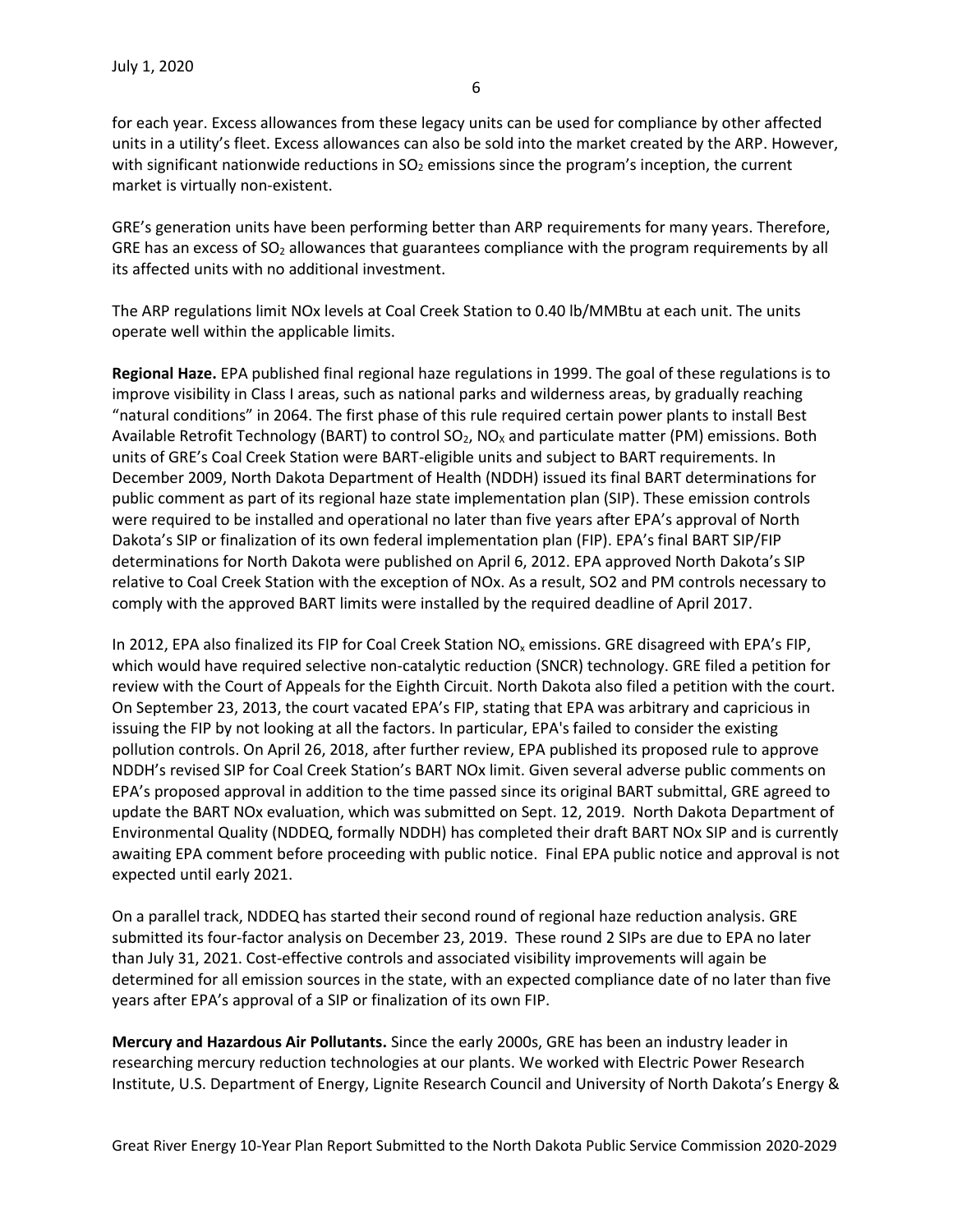Environmental Research Center, among others, to identify and test novel mercury reduction technologies. As a result of more than a decade of collaborative research, GRE was uniquely positioned to respond to EPA's Mercury and Air Toxics Standards (MATS) rule, which became effective in 2015.

Specifically, Coal Creek Station engineers identified a novel scrubber additive to control mercury in conjunction with boiler chemical additives, which was made possible by the reductions from GRE's novel DryFining™ technology. This research ultimately saved capital costs associated with installing a more traditional activated carbon injection system. These Coal Creek Station emission controls have been working successfully since 2015. Spiritwood Station installed a carbon injection system and has been using it to comply with the MATS limits.

With respect to other non-mercury hazardous pollutants, Coal Creek and Spiritwood stations meet acid gas requirements through inherently low chlorine coal (lignite), and as documented through surrogate  $SO<sub>2</sub>$  continuous emission monitoring. With respect to non-mercury metals, each plant maintains compliance with the particulate matter limit of 0.03 lb/MMBtu through existing highly efficient particulate controls such as baghouses and electrostatic precipitators. Both GRE plants received low emitting EGU (LEE) status after 3 years of quarterly stack tests demonstrating particulate matter emissions well below the regulatory threshold.

#### **Carbon Dioxide Emissions.**

On June 19, 2019, EPA issued the final Affordable Clean Energy (ACE) rule as the replacement to the Clean Power Plan rule. The ACE rule will establish carbon dioxide ( $CO<sub>2</sub>$ —a greenhouse gas) emission limits for existing coal-fired power plants. Great River Energy participated in the development of the rule and supported comments through several industry associations. Coal Creek Station and Spiritwood Station are both designated and affected facilities under the rule.

GRE continues to track this regulatory program regarding greenhouse gas emissions (GHG). We are working with NDDEQ to gather heat rate improvement options for our coal-fired power plants. It is expected that NDDEQ will be issuing their draft ACE SIP sometime in late 2021 to allow it to submit its proposed SIP to the EPA by July 8, 2022

The expected CO2 emissions directly attributed to GRE's portfolio are expected to drop more than 90 percent relative to 2005 levels as a result of the portfolio changes underway.

**Coal Combustion Residuals**. GRE has actively pursued beneficial reuse opportunities for the coal combustion products generated at Coal Creek and Spiritwood stations.

As a by-product of coal combustion, GRE generates approximately 500,000 tons of fly ash per year at Coal Creek Station. Historically, fly ash was stored in landfills. However, for over two decades, GRE has been very successful in finding alternative uses for it. It is primarily used as a partial replacement for cement, which makes the concrete stronger and more durable. It has also been used in other products and for other purposes.

Beneficial use of ash, in lieu of landfilling, avoids cement production, reducing  $CO<sub>2</sub>$  emissions in the cement production process. For each ton of fly ash that is used as a cement replacement, greenhouse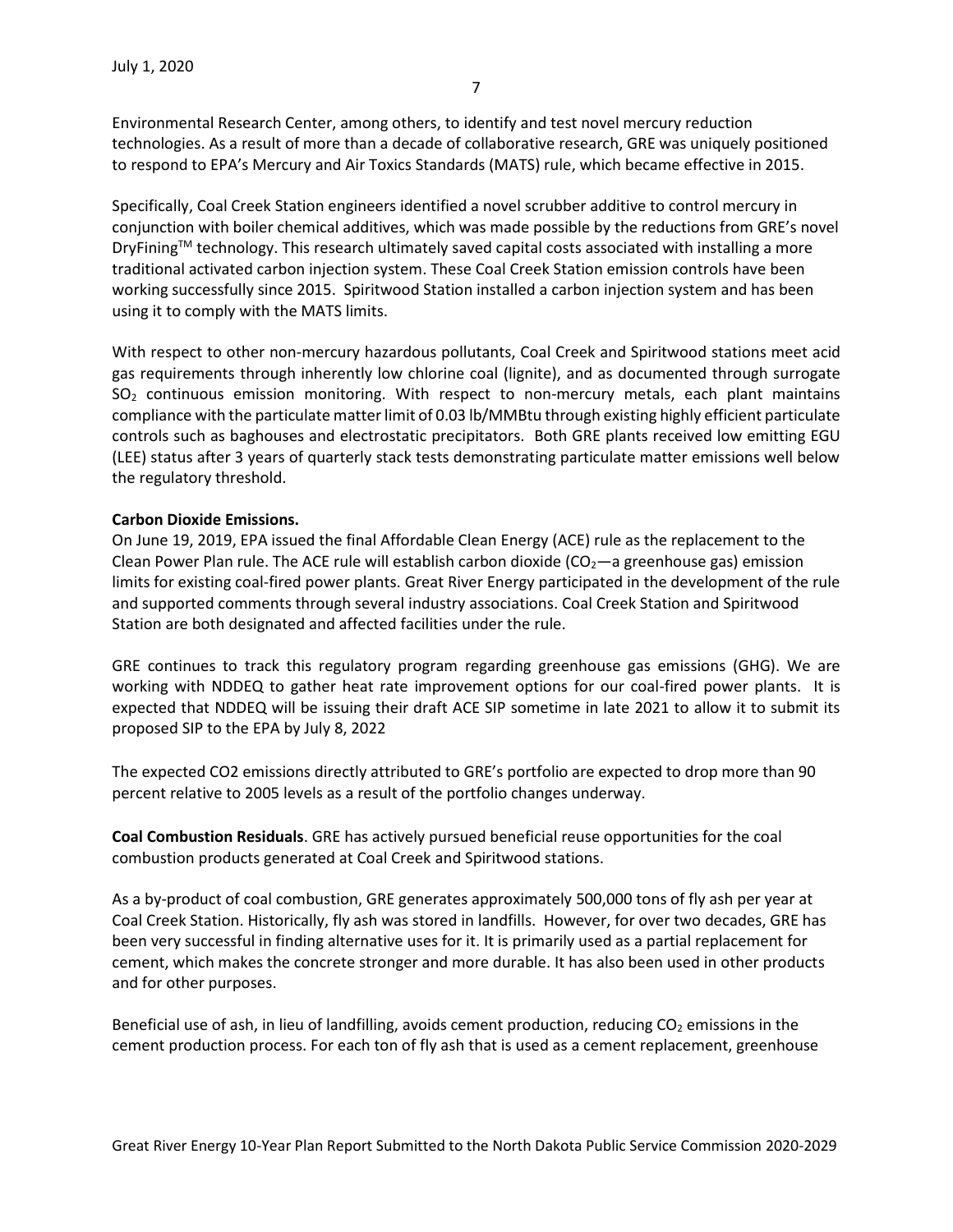gas emissions are estimated to be reduced by approximately 0.8 tons. Since 1998, more than 3.5 million cumulative tons of  $CO<sub>2</sub>$  have been avoided through beneficial use of GRE ash.

Through the beneficial use of ash, GRE also avoids storing the ash in landfills, resulting in cost savings of over \$10 per ton of ash generated. Since 1998, approximately \$46 million in cumulative landfilling costs have been avoided through beneficial use.

In October 2015 a final rule to regulate coal combustion residuals as a non-hazardous waste under Subtitle D of the Resource Conservation and Recovery Act became effective. Known as the Coal Combustion Residuals (CCR) rule, it establishes national regulations for the management and disposal of ash from power plants in landfills and surface impoundments.

In December 2016, the Water Infrastructure Improvements for the Nation Act was signed into law. The act allows states to submit to EPA, for its review and approval, a state permitting program that regulates the management and disposal of coal combustion residuals. If the state program is approved by EPA, then permitting and primary enforcement will be the responsibility of the state, and it will operate in lieu of EPA's rule.

To date, compliance with the CCR rule has not caused significant operational cost increases. If CCS is sold, any future landfill expansions would be built to comply with the revised regulations. Staff continue to advocate for an alternative liner demonstration, which, if approved by EPA, would reduce operational costs by not requiring new landfill construction at Coal Creek prior to its shutdown or sale. EPA is expected to finalize their alternative liner demonstration submittal timeline in fall of 2020. Staff are working with contractors to prepare the submittal within 30 days of EPA's final rule.

**Aquatic Life Protection at Cooling Water Intake Structures.** Section 316(b) of the Clean Water Act requires that the location, design, construction and capacity of a cooling water intake structure reflect the best available technology for minimizing environmental impact, primarily by reducing the amount of fish that are impinged or entrained at a cooling water intake structure.

The rule applies only to facilities that withdraw at least two million gallons per day of cooling water from "waters of the United States" and use 25 percent or more of the water withdrawn exclusively for cooling purposes. It requires facilities to use one of seven compliance alternatives to reduce impingement, all of which are considered equivalent to or better than a national performance standard based on "modified traveling screens" with fish returns. Coal Creek Station received permit approval in 2019 that it has met EPA's 316b requirements through existing infrastructure, namely closed cycle cooling and maintaining <0.5 feet per second through screen velocity.

# **SECTION L: Projected Demand for Service**

**Projected Demand***.* GRE's forecasted peak demands and energy requirements are provided in Exhibit 3.

**Manner and Extent of Meeting Projected Demand.** In addition to GRE's current generation capacity, GRE has entered into transactions of various types and durations with other utilities, which help utilize GRE's resources more efficiently. GRE is a transmission owner and market participant in the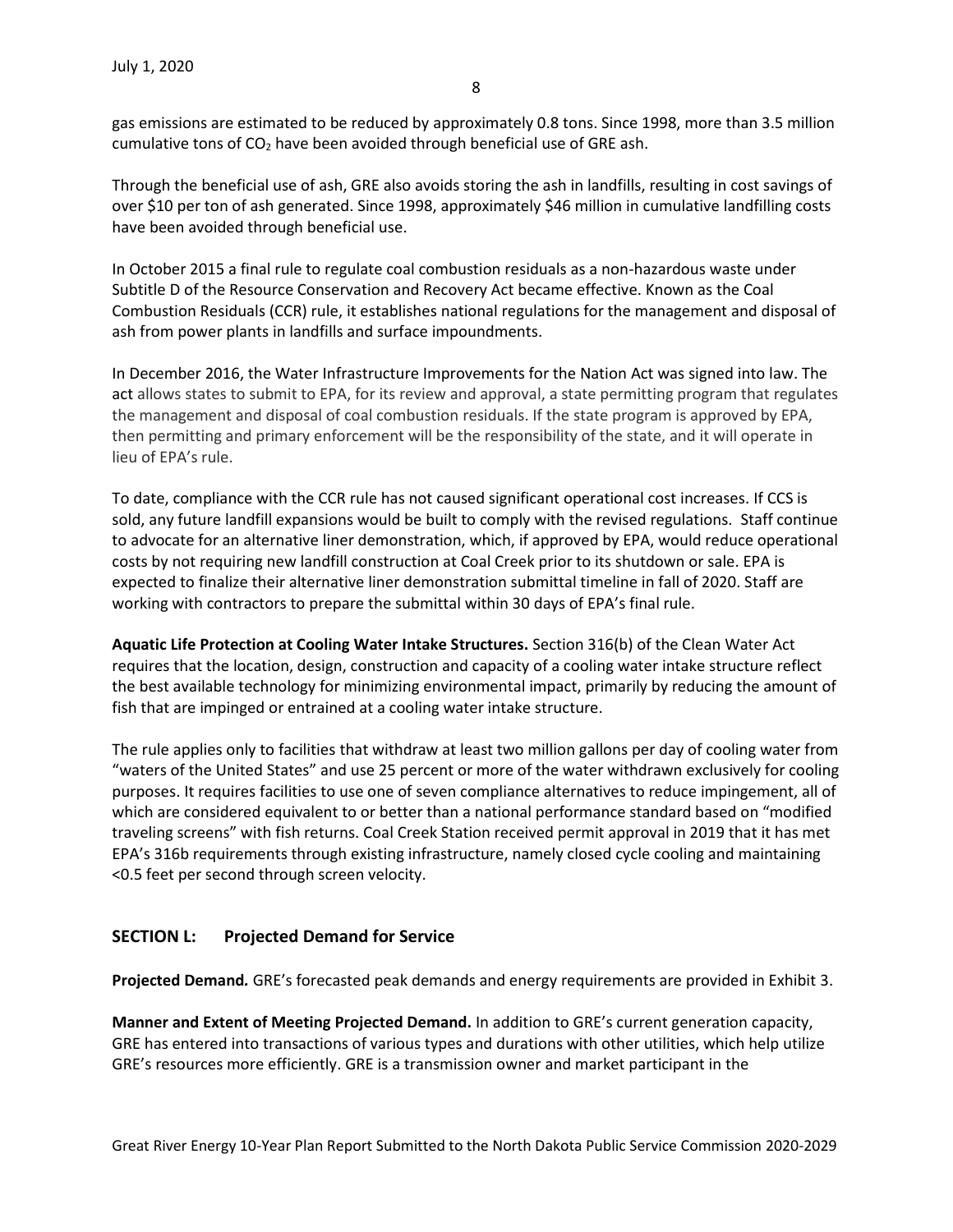Midcontinent Independent System Operator (MISO). MISO operates the short-term energy and ancillary services markets that provide economic dispatch of generation and transmission congestion management over a broad region and administers resource adequacy requirements to ensure that there is sufficient capacity available to meet expected demand requirements within its footprint.

After the shutdown of Coal Creek Station and given the current forecast of future demand and energy over the next 10 years, GRE does not project the need for new thermal generation resources to address peak demand on our system. GRE plans to procure 1,100 MW of new wind or other renewable resources by the end of 2023.

GRE continues to evaluate capital improvements to existing generation facilities, other non-wind renewables, bilateral market purchase, and energy storage (both utility-side and customer-side).

**Load Centers.** The service areas of GRE's 28 member-owners, shown in Figure 1 on page 15, are located mainly in Minnesota, with a small number in Wisconsin. Twenty member-owners are All-Requirements members that purchase all of their power and energy requirements from GRE, subject to limited exceptions. Eight member-owners are Fixed Requirements members that purchase a fixed amount of power and energy requirements from GRE and purchase all additional requirements from other energy suppliers.

**Fuel Sources and Transportation**. Coal Creek Station's generating units burn beneficiated lignite that is mined at the adjacent Falkirk Mine and transported to the plant via trucks and conveyor belts where it is beneficiated via GRE's DryFining™ technology.

Beneficiated Lignite produced at Coal Creek Station is also transported via rail from Coal Creek Station to Spiritwood Station, where it serves as the primary fuel for that facility. GRE is also using natural gas at Spiritwood Station to maximize multi-fuel optionality for the purpose of both economics and reliability. In conjunction with the shutdown of Coal Creek Station, Spiritwood Station will be converted to use natural gas as its primary fuel.

GRE has two combustion turbine peaking facilities (Pleasant Valley and Lakefield Junction) located in southern Minnesota. These facilities use natural gas as their primary fuel which is transported by pipelines. The facilities also have fuel oil as a back-up fuel, which is transported by truck.

GRE has six combustion turbine peaking facilities (Cambridge I, Cambridge II, Rock Lake, Maple Lake, St. Bonifacius, and Elk River Peaking Station) located in central Minnesota. Cambridge II is fueled with natural gas only. The Elk River Peaking Station can use either natural gas or fuel oil. The remaining facilities use fuel oil, which is transported by truck. St. Bonifacius is also connected to a fuel oil pipeline, which adds a fuel transport option.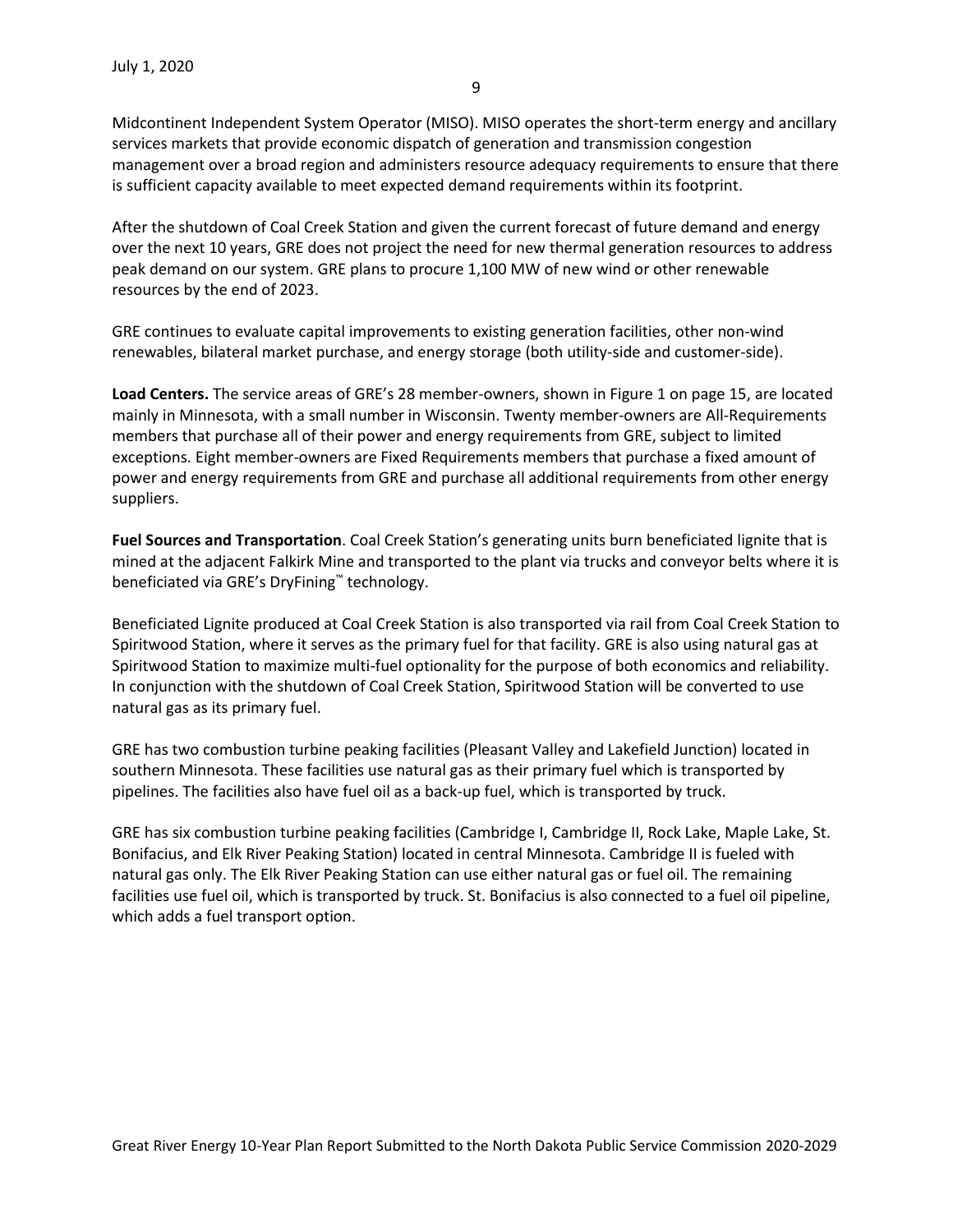

<span id="page-11-0"></span>**Figure 1: GRE's Member-owners and Service Areas**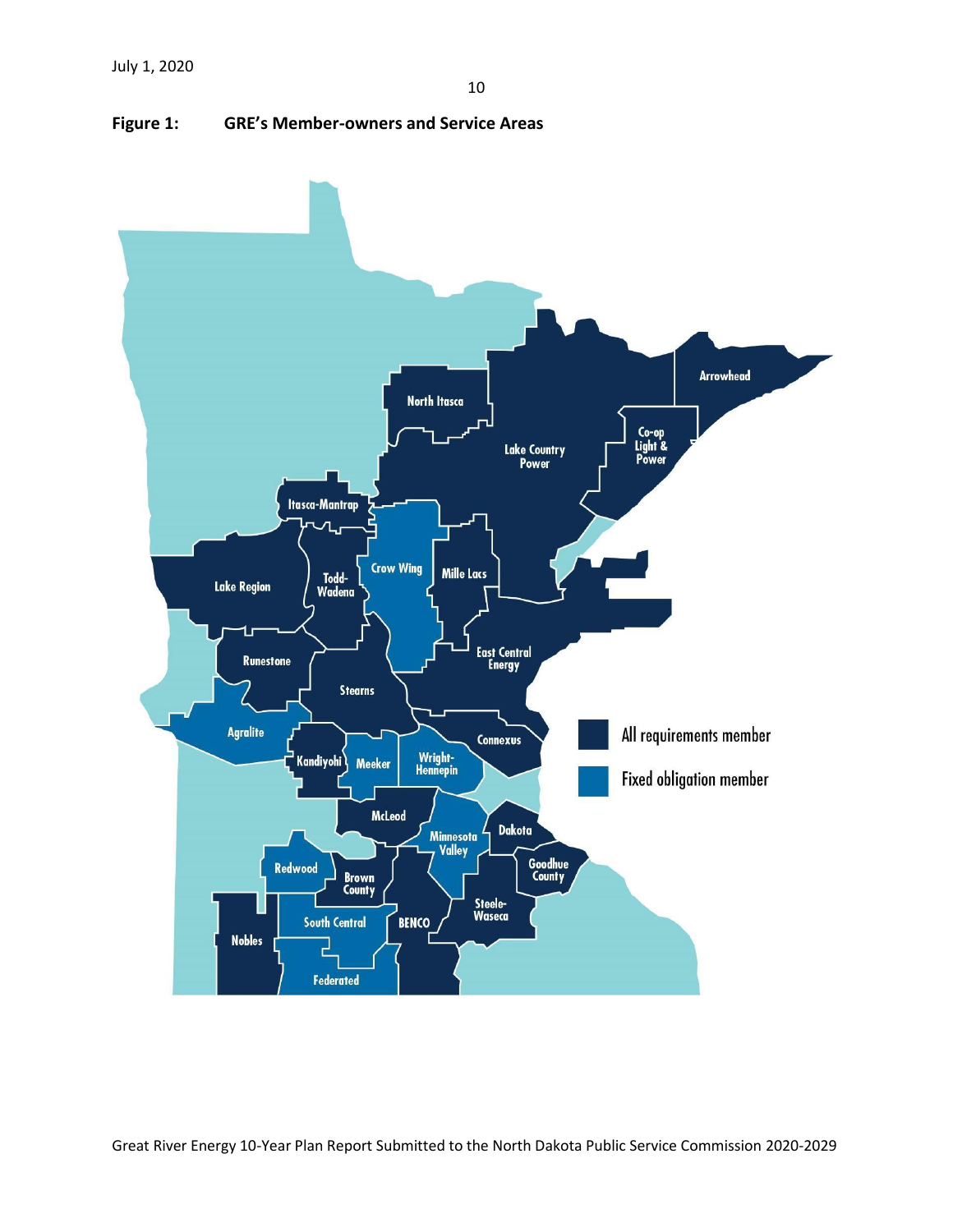# **U.S. Department of Energy Form EIA-923**

(Forms supplied upon request.)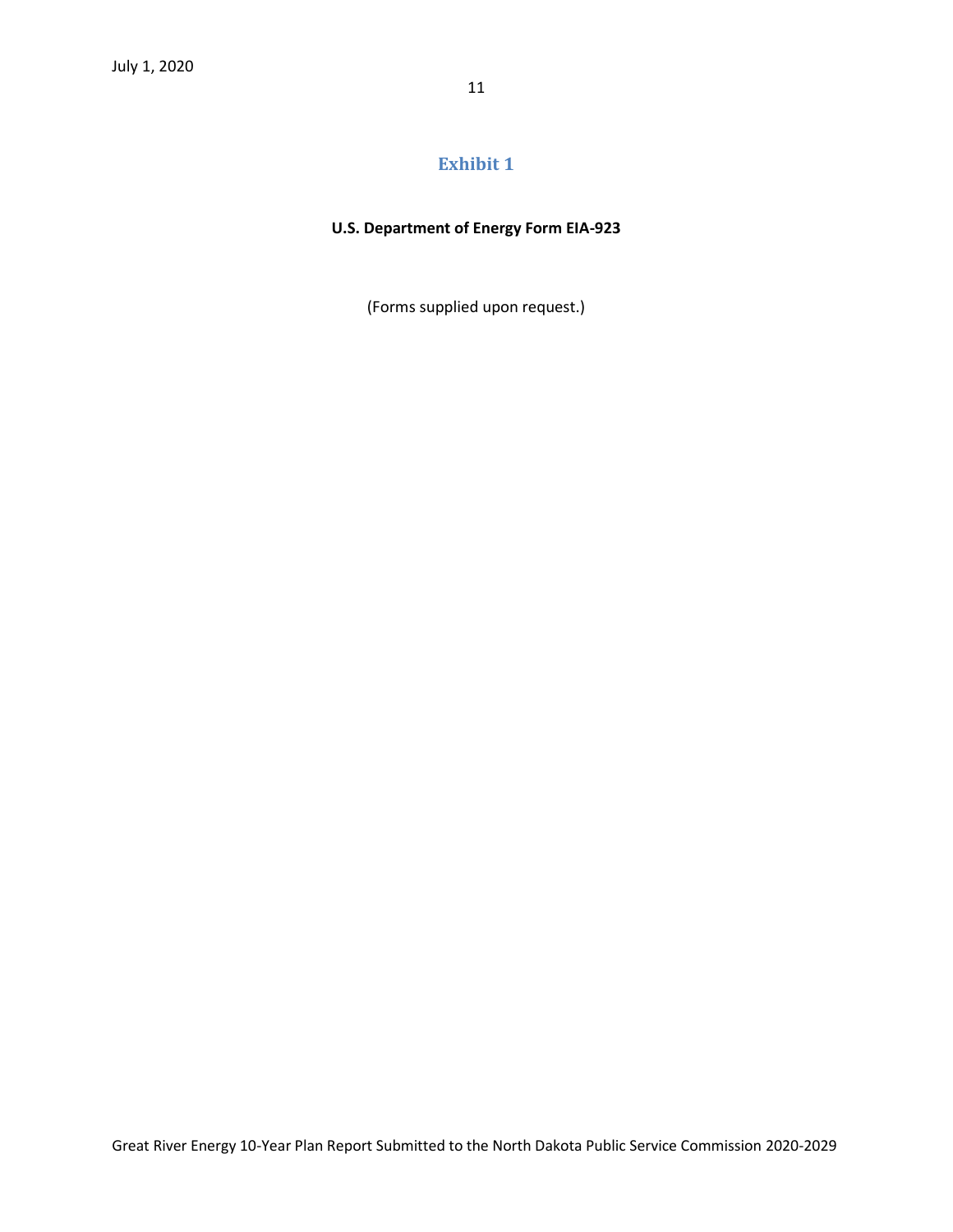## **Federal Energy Regulatory Commission Form FERC-714**

(Forms supplied on request.)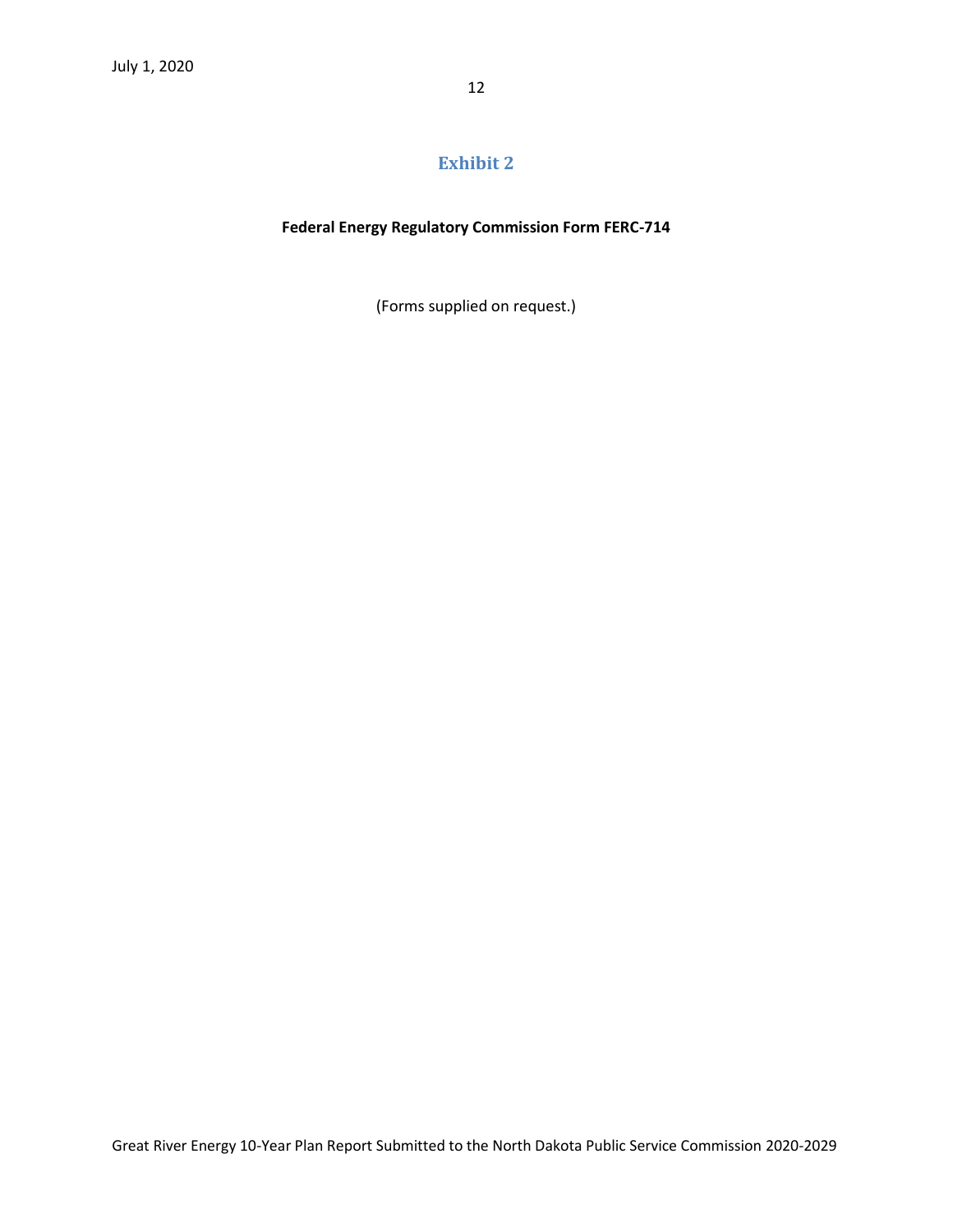# **GRE North Dakota Transmission Map**

(Map supplied upon request.)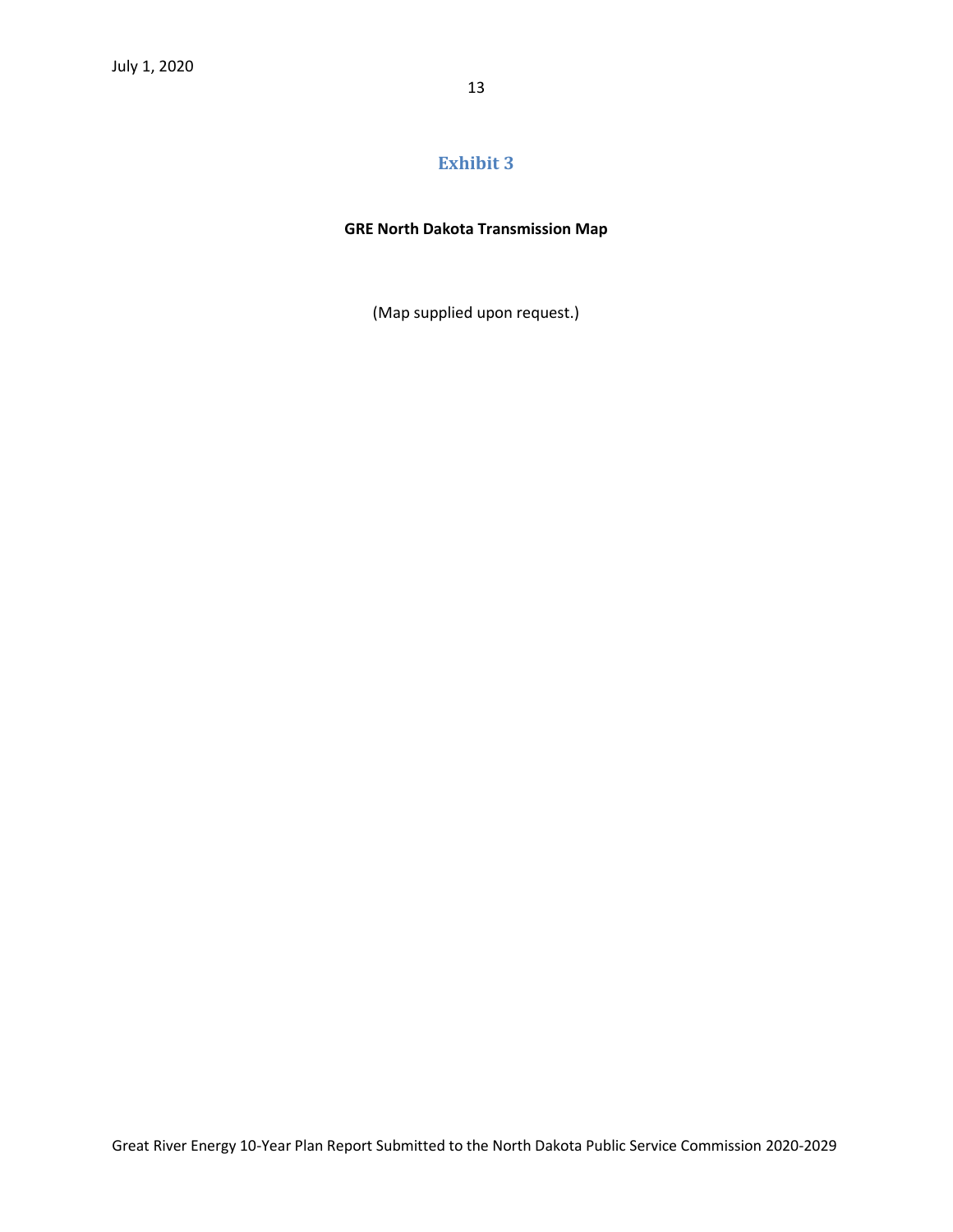#### **Location of the Coal Creek Station Water Intake Pipeline**

(Map supplied upon request.)